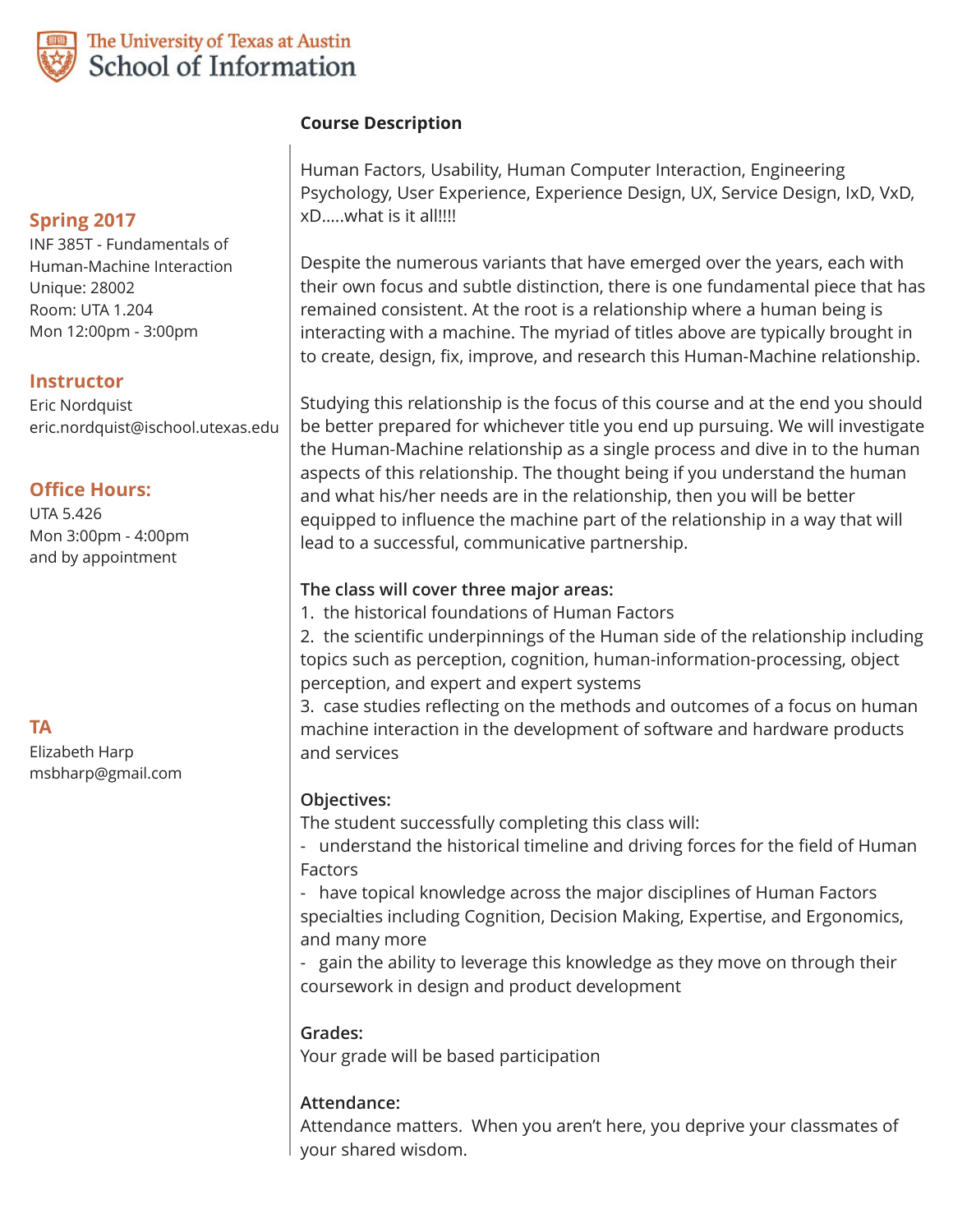

# The University of Texas at Austin School of Information

## **Spring 2017**

INF 385T - Fundamentals of Human-Machine Interaction Unique: 28002 Room: UTA 1.204 Mon 12:00pm - 3:00pm

## **Instructor**

Eric Nordquist eric.nordquist@ischool.utexas.edu

### **Office Hours:**

UTA 5.426 Mon 3:00pm - 4:00pm and by appointment

**TA**

Elizabeth Harp msbharp@gmail.com

# **Misc**

- Any student with a documented disability (physical or cognitive) who requires academic accommodations should contact the Services for Students with Disabilities area of the Office of the Dean of Students at 471-6259 (voice) or 471-4641 (TTY for users who are deaf or hard of hearing) as soon as possible to request an official letter outlining authorized accommodations.

- Policy on Scholastic Dishonesty: Students who violate University rules on scholastic dishonesty are subject to disciplinary penalties, including the possibility of failure in the course and/or dismissal from the University.

### **Textbooks:**

Proctor, R.W., & Van Zandt, T. (2008). Human Factors in Simple and Complex Systems (2nd ed.). Boca Raton, FL: CRC Press. ISBN-10: 0805841199

Casey, S. M. (1998). Set phasers on stun: and other true tales of design, technology, and human error. Santa Barbara: Aegean. ISBN-10: 0963617885

Norman, D. (2013). The Design of Everyday Things: Revised and Expanded Edition. New York: Basic Books. ISBN-10: 0465050654

## **Other Readings:**

TBD and will be supplied in Canvas ahead of our class meeting.